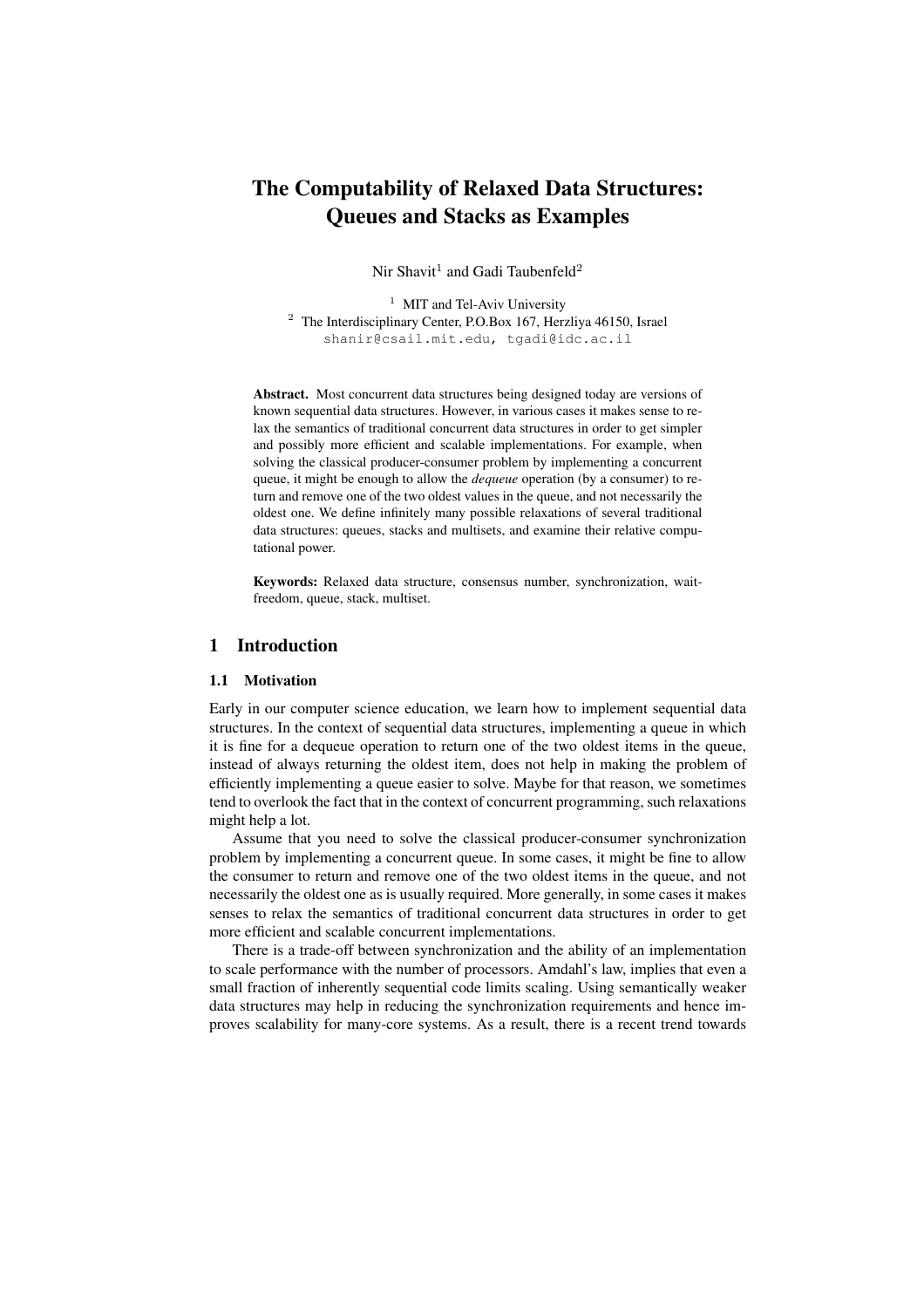implementing semantically weaker data structures for achieving better performance and scalability [18].

Important research has already been done on implementing semantically weaker data structure (see for example, [2, 3, 15, 18, 19]).While these implementations address complexity issues, less research has been done on the computability of relaxed data structures. In this paper we investigate the computability of (wait-free) relaxed data structures, by considering infinitely many possible relaxations of several traditional data structures: queues, stacks and multisets (i.e., bags), and examine their relative computational power. Our results demonstrate, for example, that for a concurrent queue small changes in its semantics dramatically effects its computational power, and that similar results do not apply for a concurrent stack.

#### 1.2 Data structures with relaxed specifications

We will assume that processes can try to access a shared object at the same time, however, although operations of concurrent processes may overlap, each operation should appear to take effect instantaneously. In particular, operations that do not overlap should take effect in their "real-time" order. This type of correctness requirement for shared objects is called *linearizability* [13].

A concurrent queue is a linearizable data structure that supports *enqueue*, *dequeue* and *peek* operations, by several processes, with the usual queue semantics.<sup>3</sup> Below we generalize this traditional notion of a concurrent queue.

A concurrent queue w.r.t. the numbers  $a, b$  and  $c$ , denoted *queue*[ $a, b, c$ ], is a linearizable data structure that supports the  $ena_0(v)$ ,  $dea_0(b)$  and  $peek_0(c)$  operations, by several processes, with the following semantics: The *enq.a*(*v*) operation inserts the value *v* at one of the *a* positions at the end of the queue;<sup>4</sup> the  $deq.b()$  operation returns and removes one of the values at the *b* positions at the front of the queue; the  $peek.c()$ operation returns one of the values at the *c* positions at the front of the queue without removing it. If the queue is empty the *deq.b*() and the *peek.c*() operations return a special symbol. We emphasize that the queue  $queue[a, b, c]$ , is implemented w.r.t. some fixed numbers *a*, *b* and *c*; these number are defined a priori and are *not* parameters that are passed at run time.

When defining the queue  $queue[a, b, c]$ , the numbers  $a, b$  and  $c$  can take the values of any positive integer, and the two special values 0 and *∗*. When *a*, *b* or *c* equals 0, it means that the corresponding operation is not supported; when it equals *∗*, it means that the corresponding operation can insert, remove or return (depending on the type of operation) a value at an arbitrary position (i.e., a position chosen by an adversary).

Thus,  $queue[1, 1, 1]$  is the traditional FIFO queue (which is sometimes called augmented queue), where the values are dequeued in the order in which they were en-

<sup>&</sup>lt;sup>3</sup> The enqueue operation inserts a value to the queue and the dequeue operation returns and removes the oldest value in the queue. That is, the values are dequeued in the order in which they were enqueued. The *peek* operation reads the oldest value in the queue without removing it. If the queue is empty the dequeue and the peek operations return a special symbol.

<sup>&</sup>lt;sup>4</sup> A position of an item in a queue or in a stack is simply the number of items which precede it plus one.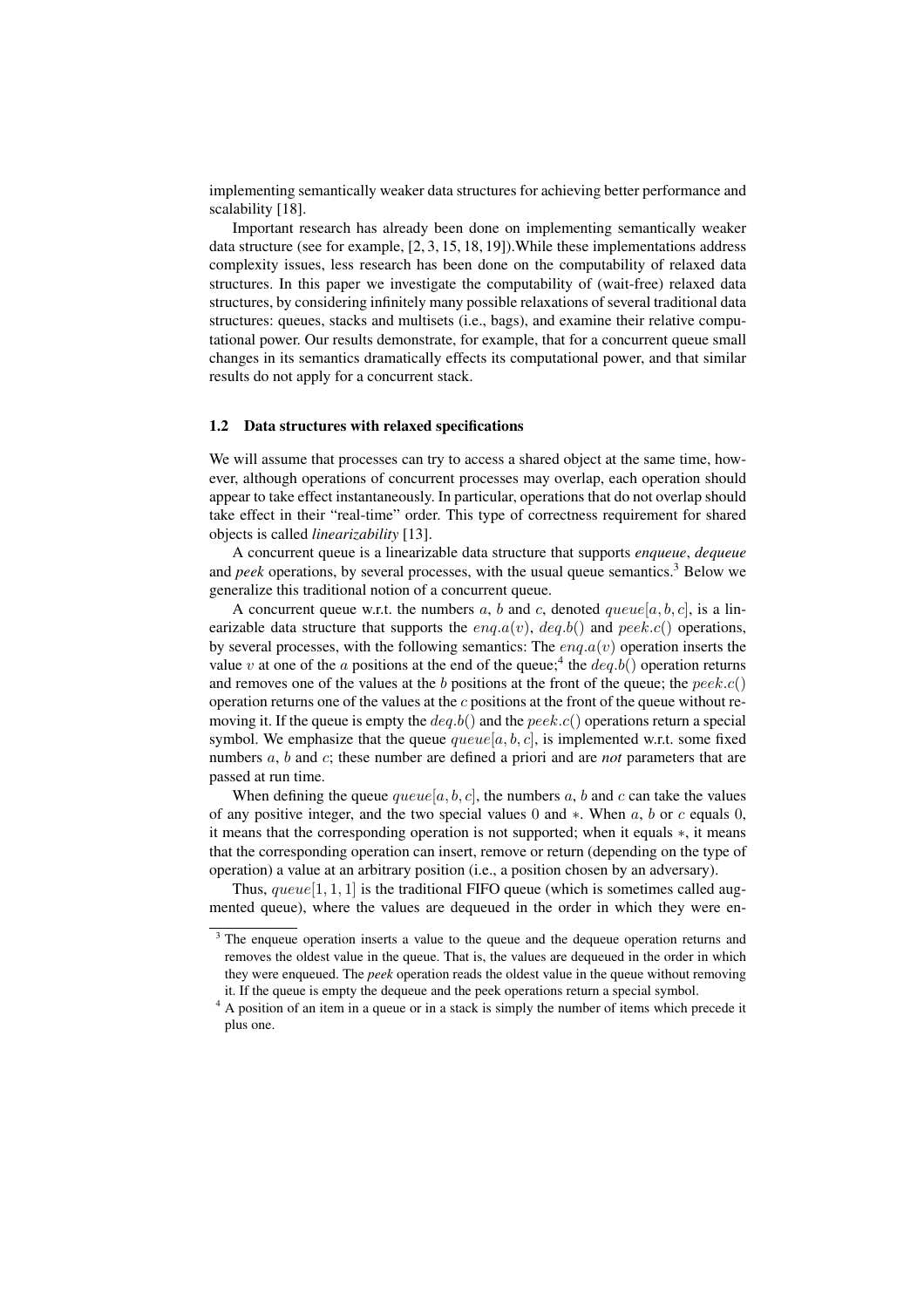queued, and where the *peek* operation reads the oldest value in the queue without removing it; *queue*[1*,* 1*,* 0] is a queue which supports the standard *enqueue* and *dequeue* operations but does not support a *peek* operation; *queue*[1*,* 1*, ∗*] is a queue where the *peek* operation returns an arbitrary value that is currently in the queue; finally *queue*[*∗, ∗,* 0] is exactly a linearizable *multiset* object that supports *insert* and *remove* operations, by several processes, with the usual multiset semantics.

Relaxed versions of other traditional data structures are defined similarly. A relaxed concurrent stack, denoted *stack*[*a, b, c*], is a linearizable data structure that supports the  $push.a(v)$ ,  $pop.b()$  and  $top.c()$  operations, by several processes, which the obvious semantics. The object *stack*[*∗, ∗,* 0] is equivalent to the object *queue*[*∗, ∗,* 0] and corresponds to a *multiset* object. The object *stack*[1*,* 0*,* 1] is exactly an *atomic read/write register*, where the push and top operations correspond to the write and read operations, respectively. For  $k \geq 1$ , the object  $stack[1, 0, k]$  is exactly a *k*-atomic register as defined in [21].

#### 1.3 Consensus numbers

The (binary) consensus problem is to design an algorithm in which all non-faulty processes reach a common decision based on their initial opinions. The problem is defined as follows: There are *n* processes  $p_1, p_2, \ldots, p_n$ . Each process  $p_i$  has an input value  $x_i \in \{0, 1\}$ . The requirements of the consensus problem are that there exists a *decision value v* such that: (1) each non-faulty process eventually decides on *v*, and (2)  $v \in \{x_1, x_2, \ldots, x_n\}$ . In particular, if all input values are the same, then that value must be the decision value.

The notion of a consensus number is central to our investigation and is formally defined below. A *wait-free* implementation of an object guarantees that any process can complete any operation in a finite number of steps, regardless of the speed of the other processes. A *register* is an object that supports read and write operations. With an *atomic* register, it is assumed that operations on the register (i.e, on the same memory location) occur in some definite order. That is, reading or writing an atomic register is an indivisible action.

The *consensus number* of an object of type *o*, denoted *CN*(*o*), is the largest *n* for which it is possible to solve consensus for *n* processes in a wait-free manner using any number of objects of type *o* and any number of atomic registers. If no largest *n* exists, the consensus number of  $\sigma$  is infinite (denoted  $\infty$ ). Classifying objects by their consensus numbers is a powerful technique for understanding the relative computational power of shared objects.

The *consensus hierarchy* is an infinite hierarchy of objects such that the objects at level *i* of the hierarchy are exactly those objects with consensus number *i*. It is known that, in the consensus hierarchy, for any positive  $i$ , in a system with  $i$  processes: (1) no object at level less than *i* together with atomic registers can implement any object at level *i*; and (2) each object at level *i* together with atomic registers can implement any object at level *i* or at a lower level [10].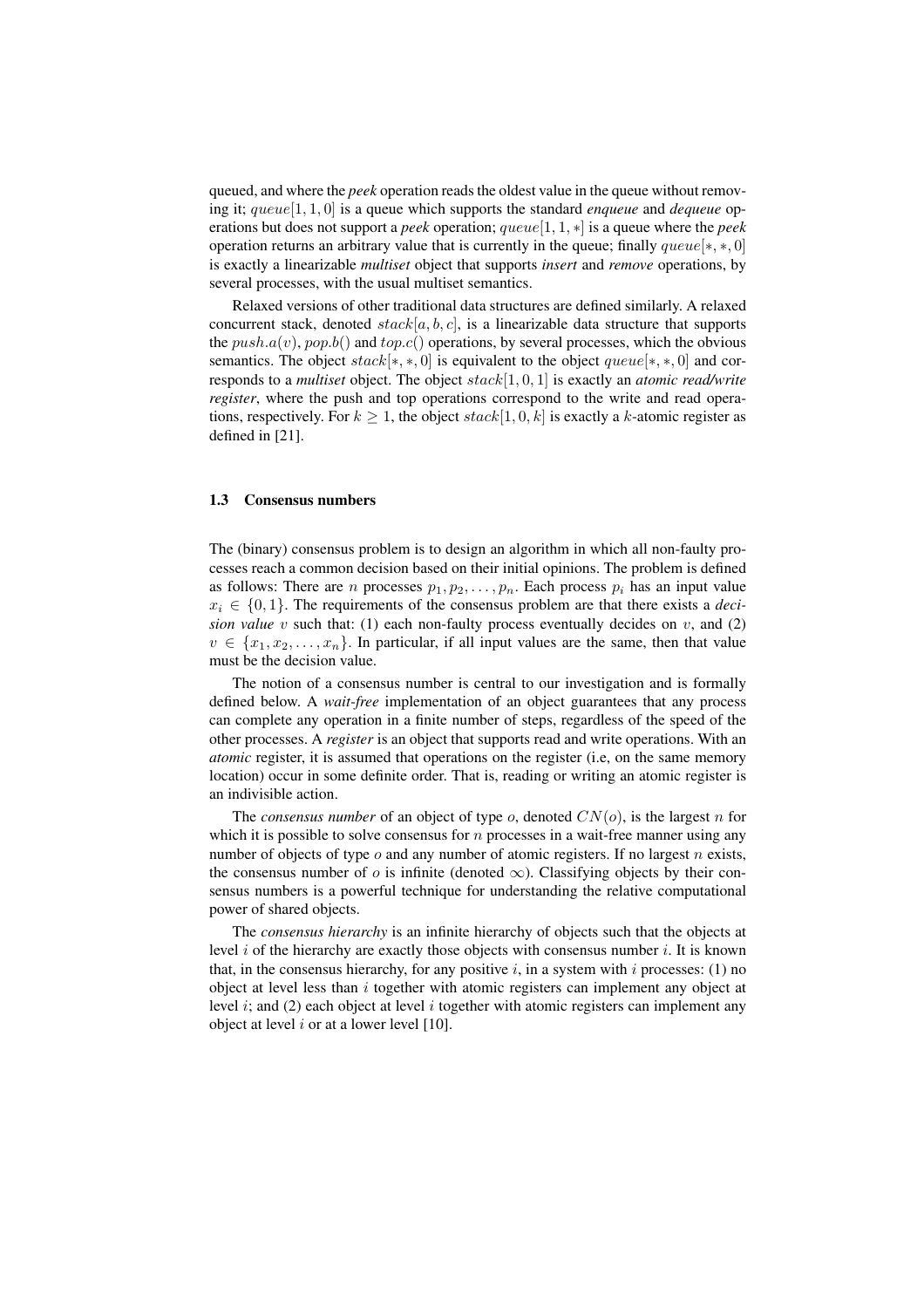#### 1.4 Contributions

New definitions. The definitions of concurrent queues and stacks with relaxed specifications together with the following technical results provide a deeper understanding of the computability issues which are involved in the development of relaxed data structures.

**Relaxing the enqueue operation.** First we show that, while  $CN(queue[1, 1, 1]) = \infty$ , the consensus number drops to *two* when the *enqueue* operation is allowed to insert an item at any position at random, regardless whether the *peek* and *dequeue* operations are relaxed or not. That is,

$$
CN(queue[*, 1, 1]) = 2.
$$
 (R1)

It follows from R1 and the known result that  $CN(queue[*, *, 0]) = 2$  (i.e., that the consensus number of a *multiset* object is 2), that: for every  $b \in Z^+ \cup \{*\}$ ,  $c \in Z^+ \cup$  ${0,*}$  :  $CN(queue[*, b, c]) = 2$ . ( $Z^+$  is the set of all positive integers.) Next, we show that the consensus number of all the queues in which the *peek* operation is not relaxed (i.e., peek always returns the element at the front of the queue) is *infinity*, even when the *enqueue* operation is allowed to insert an item at any one of the last *k* positions for any fixed *k*. That is,

For every 
$$
a \in Z^+ : CN(queue[a, 0, 1]) = \infty
$$
 (R2)

In contrast with R2, the consensus numbers of *all* possible relaxations of a concurrent *stack* are at most 2. In particular,  $CN(state[1, 1, 1]) = 2$  and  $CN(state[1, 0, 1]) = 1$ [7, 10, 16] (as already mentioned, the object *stack*[1*,* 0*,* 1] is exactly an atomic read/write register).

Relaxing the peek operation. Next, we show that the consensus number of all the queues in which the *peek* operation is relaxed (i.e., peek is not required to always return the oldest value in the queue), is exactly two, regardless of how far the *enqueue* and *dequeue* operations are relaxed, as long as these operations are supported. That is,

$$
CN(queue[1, 1, 2]) = 2.
$$
 (R3)

It follows from R3 and the known result that the consensus number of a *multiset* object is 2 [14], that: for every  $a \in Z^+ \cup \{*\}$ ,  $b \in Z^+ \cup \{*\}$ ,  $c \neq 1$  :  $CN(queue[a, b, c]) = 2$ .

Not supporting the dequeue operation. The situation changes dramatically when dequeue is not supported. The consensus number of all the queues where the dequeue operation is not supported *and* the peek operation is slightly relaxed, is just 1. That is,

$$
CN(queue[1, 0, 2]) = 1.
$$
\n(R4)

Thus, while  $CN(queue[1, 0, 1]) = \infty$  and  $CN(queue[1, 1, 2]) = 2$ , by removing the dequeue operation from the object *queue*[1*,* 1*,* 2], we get an object with consensus number one. It follows from R4 that: for every  $a \in Z^+ \cup \{0, *\}$ :  $CN(queue[a, 0, 2]) = 1$ .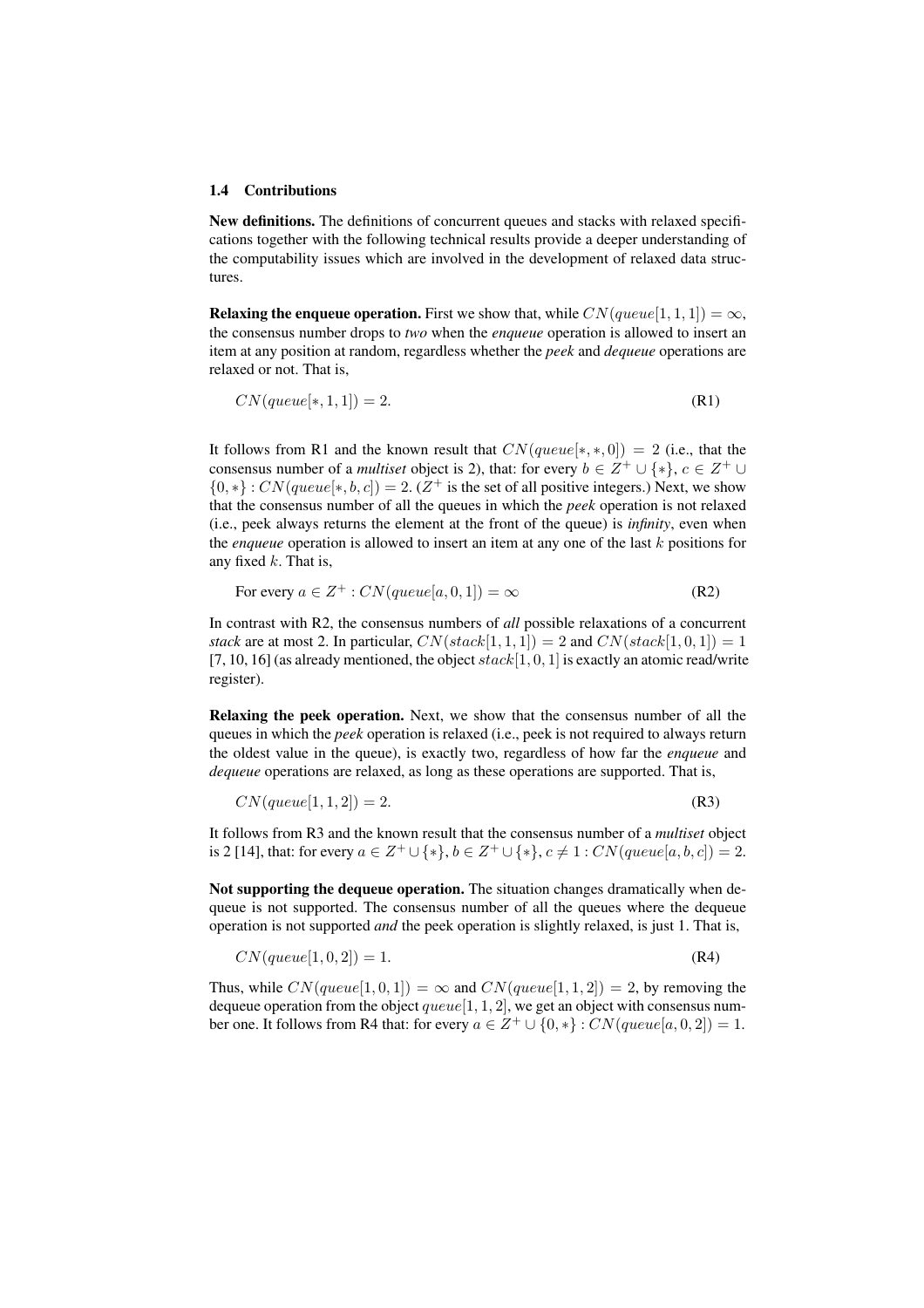**Atomic registers vs. relaxed queues.** It is known that  $CN(atomic \, register) = 1$  [16]. It is easy to see that a *queue*[*∗,* 0*,* 2] has a trivial wait-free implementation from a single atomic register. While, for every  $a \in Z^+$ , atomic registers and  $queue[a, 0, 2]$  both have consensus number 1, we observe that,

A *queue*[*a,* 0*, c*] has no wait-free implementation from atomic registers, for every two positive integers *a* and *c*. (R5)

The above results hold for both an initialized queue and an uninitialized queue. These two cases differ, for example, when the enqueue operation is not supported. For an initialized queue,  $CN(queue[0,1,0]) = 2$  [10], while for an uninitialized queue, it is obvious that  $CN(queue[0,1,1]) = 1$ .

#### 1.5 Related work

The design of concurrent data structures has been extensively studied [9, 20]. However, there are limitations in achieving high scalability in their design [4, 6]. Two progress conditions that have been proposed for data structures which avoid locking are waitfreedom [10] (defined earlier), and obstruction-freedom [11]. Obstruction-freedom, guarantees that an active process will be able to complete its pending operations in a finite number of its own steps, if all the other processes "hold still" long enough.

It is shown in [4] that the worst-case operation time complexity of obstruction-free implementations is high, even in the absence of step contention. In [6], an *Ω*(*n*) lower bound is proven on the time to perform a single instance of an operation in any implementation of a large class of data structures shared by *n* processes, such as counters, stacks, and queues. It is suggested in [6] that "it might be beneficial to replace linearizable implementations of strongly ordered data structures, such as stacks and queues, with more relaxed data structures, such as pools and bags".

In [18], it is pointed out that concurrent data structures will have to go through a substantial "relaxation process" in order to support scalability: "The data structures of our childhood – stacks, queues, and heaps – will soon disappear, replaced by looser *unordered* concurrent constructs based on distribution and randomization". A few examples are given in [18] showing how relaxing a stack's LIFO ordering guarantees can result in higher performance and greater scalability.

Another approach to weaken the requirement of traditional data structures is not to change at all the definition of the data structures, but rather to relax the traditional correctness requirements. A tutorial which describes many issues related to memory consistency models can be found in [1]. In the context of relaxing the consistency condition linearizability [13], two relaxations of a queue were presented in [3]. In [15], a *k*-FIFO queue was implemented, which may dequeue elements out of FIFO order up to a constant  $k \geq 0$ . There are various implementations of relaxed data structures where insertion-order is of no importance, such as pools and bags, see for example [2, 19]. In [8], a systematic and formal framework is presented for obtaining new data structures by quantitatively relaxing existing ones.

The impossibility result that there is no consensus algorithm that can tolerate even a single crash failure was first proved for the asynchronous message-passing model in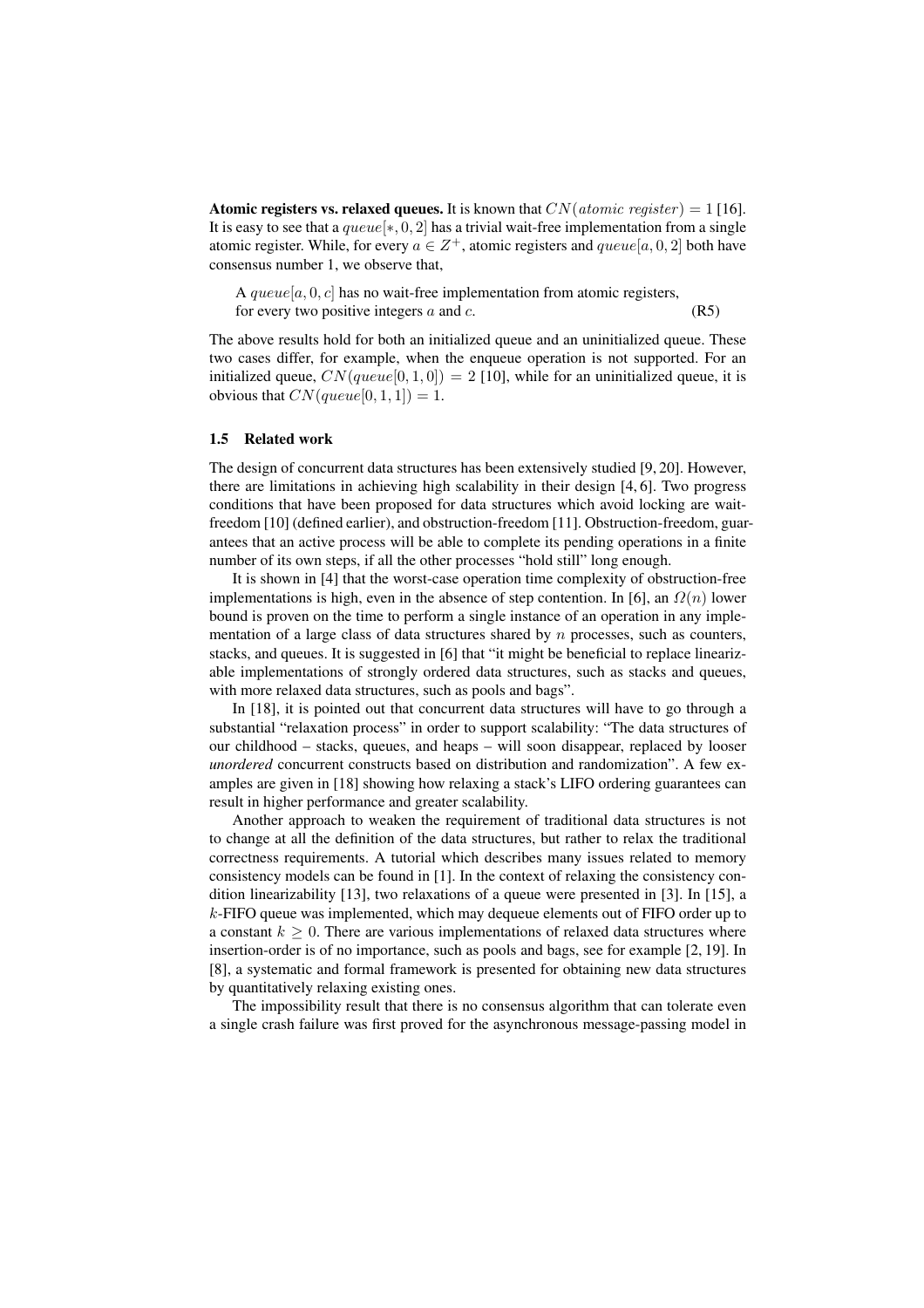[7], and later has been extended for the shared memory model with atomic registers in [16]. The impossibility result that, for 1 *≤ k ≤ n −* 1 there is no *k*-resilient *k*set-consensus algorithm for *n* processes using atomic registers, is from [5, 12, 17] (setconsensus is defined in section 6). It is shown in [10] that traditional data types, such as sets which support insert and remove operations, queues which support enqueue and dequeue operations (i.e., *queue*[1*,* 1*,* 0]), stacks which supports push and pop operations (i.e.,  $stack[1,1,0]$ ), all have consensus number exactly two. In the proofs of [10], it is assumed that the data structures are initialized. The same results also hold for the case of uninitialized data structures [14, 20]. It is trivial to show that  $CN(queue[1, 1, 1]) = \infty$ .

For  $k \ge 1$ , the object  $stack[1, 0, k]$  is exactly a *k*-atomic register [21]. In [21], it is shown that, for every  $k \geq 1$ , an atomic register can be implemented from  $k$ -safe bits. This result implies that, for every  $k \geq 1$ , a  $stack[1,0,1]$  object can be implemented from  $stack[1,0,k]$  objects.

## 2 Preliminaries

#### 2.1 Model of computation

Our model of computation consists of an asynchronous collection of  $n \geq 2$  processes that communicate via shared objects. We use  $P$  to denote the set of all processes. An *event* corresponds to an atomic step performed by a process. For example, the events which correspond to accessing registers are classified into two types: read events which may not change the state of the register, and write events which update the state of a register but do not return a value. We use the notation  $e_p$  to denote an instance of an arbitrary event at a process *p*.

A *run* is a pair (*f, R*) where *f* is a function that assigns initial states (values) to the objects and *R* is a finite or infinite sequence of events. An implementation of an object from a set of other objects, consists of a non-empty set *C* of runs, a set *P* of processes, and a set of shared objects O. For any event  $e_p$  at a process p in any run in C, the object accessed in  $e_p$  must be in *O*. Let  $x = (f, R)$  and  $x' = (f', R')$  be runs. Run  $x'$  is a *prefix* of *x* (and *x* is an *extension* of *x'*), denoted  $x' \leq x$ , if  $R'$  is a prefix of  $R$  and  $f = f'$ . When  $x' \leq x$ ,  $(x - x')$  denotes the suffix of *R* obtained by removing *R'* from *R*. Let *R*; *T* be the sequence obtained by concatenating the finite sequence *R* and the sequence *T*. Then  $x$ ; *T* is an abbreviation for  $(f, R; T)$ .

Process *p* is *enabled* at the end of run *x* if there exists an event  $e_p$  such that  $x$ ;  $e_p$  is a run. For simplicity, whenever we say that *p* is enabled at *x* we mean that *p* is enabled at *the end* of *x*. Also, we write *xp* to denote either *x*;  $e_p$  when *p* is enabled in *x*, or *x* when *p* is not enabled in *x*. Register *r* is a *local* register of *p* if only *p* can access *r*. For any sequence  $R$ , let  $R_p$  be the subsequence of  $R$  containing all events in  $R$  which involve p. Runs  $(f, R)$  and  $(f', R')$  are *indistinguishable* for *p*, denoted by  $(f, R)[p](f', R')$ , iff  $R_p = R'_p$  and  $f(r) = f'(r)$  for every local register *r* of *p*.

The runs of an asynchronous implementation of an object must satisfy several properties. For example, if a *write* event which involves  $p$  is enabled at run  $x$ , then the same event is enabled at any finite run that is indistinguishable to *p* from *x*. In the following proofs, we will implicitly make use of few such straightforward properties.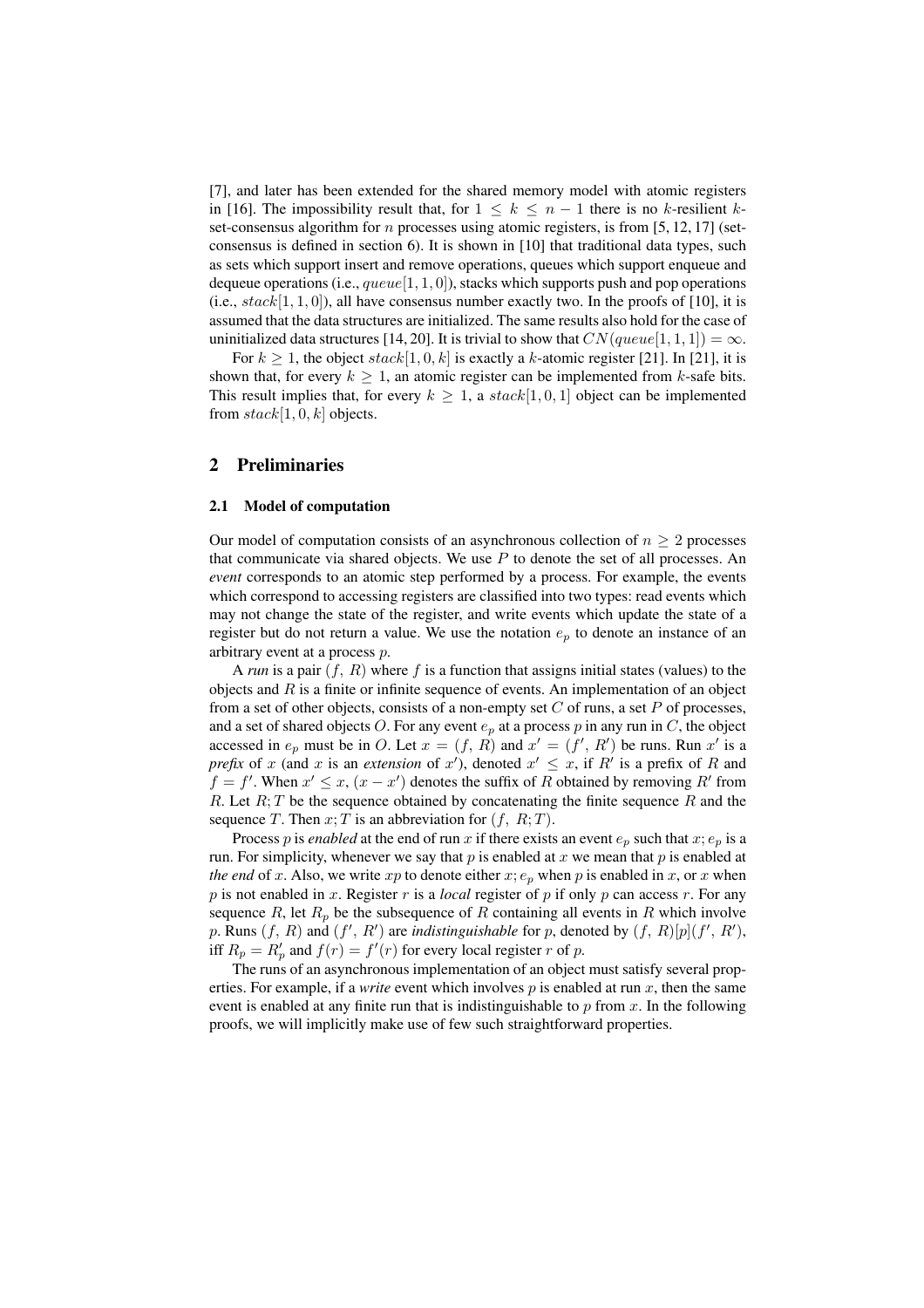#### 2.2 Three simple observations

The following lemmas are easy consequences of the above properties and definitions.

**Lemma 1.** Let w, x and y be runs of an algorithm and p be a process such that (1)  $w \leq$ *x and w*[*p*]*y, and (2) the states of all the objects (local and shared) that p can access are the same in w and y*, *and*  $(x - w)$  *contains only events of p*. *Then,*  $z = y$ ;  $(x - w)$ *is a run of the algorithm and x*[*p*]*z.*

*Proof.* By induction on the length of  $(x - w)$ .  $\Box$ Next, we state two simple lemmas regarding relaxed queues. The first states that in any component, going from  $a \in \mathbb{Z}^+$  to  $a + 1$  or to  $*$  does not increase the power of the object since it just gives the adversary more choices of what to return. The second lemma states that going from  $a \in Z^+ \cup \{0, *\}$  to 0 in any component does not increase the power of the object, since it just eliminates a possible operation.

**Lemma 2.** *For every*  $a_1, b_1, c_1, a_2, b_2, c_2$  *in*  $Z^+ \cup \{0, *\}$ , *if*  $((a_2 = * ∧ a_1 ≠ 0) ∨ 0 < a_1 ≤ a_2 ∨ a_2 = 0) ∧ ((b_2 = * ∧ b_1 ≠ 0) ∨ 0 < b_1 ≤$ *b*<sub>2</sub>  $∨$  *b*<sub>2</sub> = 0)  $∧ ((c_2 = * ∧ c_1 \neq 0) ∨ 0 < c_1 ≤ c_2 ∨ c_2 = 0)$ *then*  $CN(queue[a_1, b_1, c_1]) \geq CN(queue[a_2, b_2, c_2])$ .

*Proof.* The proof of the lemma follows immediately from the definitions.  $□$ 

**Lemma 3.** *For every a*, *b*, *c in*  $Z^+ \cup \{0, *\}$ ,

*1.*  $CN(queue[0, b, c]) \leq CN(queue[a, b, c])$ *, and* 

- 2.  $CN(queue[a, 0, c]) \leq CN(queue[a, b, c])$ *, and*
- *3.*  $CN(queue[a, b, 0]) \leq CN(queue[a, b, c])$ .

*Proof.* The proof of the lemma follows immediately from the definitions.  $□$ 

#### 2.3 Known results

**Lemma 4.** (*a*)  $CN(queue[*, *, 0]) = 2$ , (*b*)  $CN(queue[1, 1, 0]) = 2$ , and  $(c) CN(state[1, 1, 1]) = 2.$ 

The proofs that  $CN(queue[*, *, 0]) = 2$ ,  $CN(queue[1, 1, 0]) = 2$ , and  $CN(state[1, 1, 0]) =$ 2 (with and without initialization) are from [10, 14]. The wait-free consensus algorithm which uses a single queue and registers from [14], is also correct when the queue is replaced with a stack or with a multiset. Proving that  $CN(state[1, 1, 1]) = 2$ , can be establish by modifying the existing proof from [10], that  $CN(queue[1, 1, 0]) = 2$ <sup>5</sup>

<sup>&</sup>lt;sup>5</sup> To our surprise, we could not find any publication in which it is claimed that  $CN(state[1, 1, 1]) = 2$ . Nevertheless, we consider it as a known result.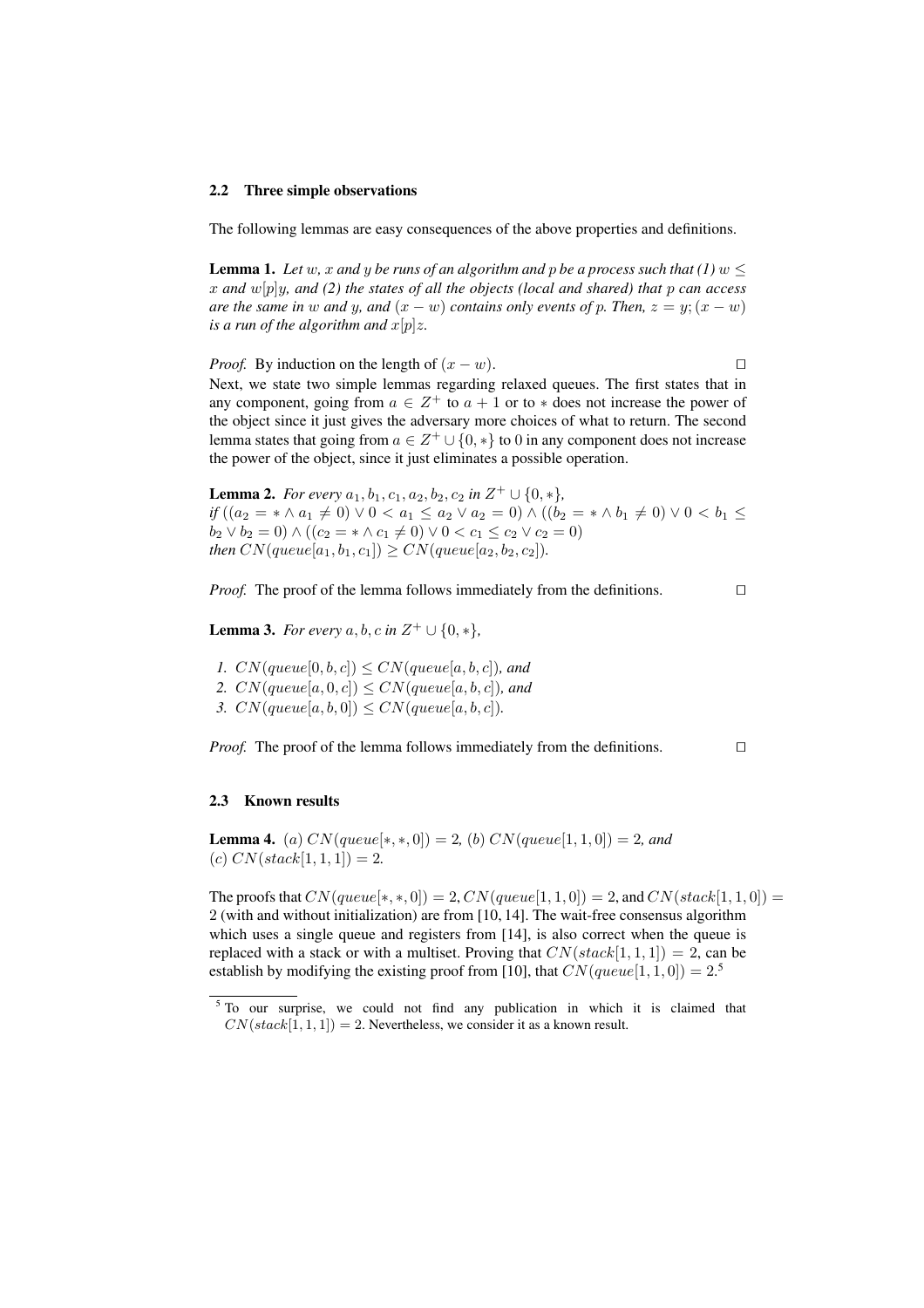### 3 Basic properties of wait-free consensus algorithms

The first four lemmas below are known and have appeared (using different notations) or follow from known impossibility proofs for wait-free consensus. The definitions below refer to runs of a given consensus algorithm. A (finite) run *x* is *v-valent* if in all extensions of *x* where a decision is made, the decision value is  $v$  ( $v \in \{0, 1\}$ ). A run is *univalent* if it is either 0-valent or 1-valent, otherwise it is *bivalent*. We say that two univalent runs are *compatible* if they have the same valency, that is, either both runs are 0-valent or both are 1-valent. A run is *critical* if: (1) it is bivalent, and (2) any extension of the run is univalent. A run (*f, R*) is an *empty* run if the length of *R* is 0 (that is, no process has taken a step yet). Recall that  $n \geq 2$ .

Lemma 5. *In every wait-free consensus algorithm, if two univalent runs are indistinguishable for some process p, and the states of all the objects that p can access are the same at these runs, then these (univalent) runs must be compatible.*

*Proof.* Let *w* and *y* be univalent runs, such that *w*[*p*]*y* and the states of all the objects (local and shared) that  $p$  can access are the same at  $w$  and  $y$ . By the wait-free property, *w* has an extension *x* such  $x - w$  contains only events of process *p*, and *p* has decided in *x*. Let *w* be *v*-valent, for  $v \in \{0, 1\}$ . Then *p* decide *v* in *x*. (The event in which *p* decides on  $v$ , may be implemented by  $p$  writing  $v$  into a special single-writer output register.) By Lemma 1,  $z = y$ ;  $(x - w)$  is a run of the algorithm such that  $z[p]x$ . Since *p* decides on *v* (i.e., *p* writes *v* to its output register) in *z*, *z* is *v*-valent. Hence, since *y*  $\lt z$ , *y* must also be *v*-valent.  $□$ 

## Lemma 6. *Every wait-free consensus algorithm has a bivalent empty run.*

*Proof.* We show that a bivalent empty run must exist. Assume to the contrary that every empty run is univalent. The empty run with all 0 inputs must be 0-valent, and similarly the empty run with all 1 inputs must be 1-valent. Thus, by Lemma 5, all the empty runs with all but one 0 inputs are 0-valent, and similarly all the empty runs with all but one 1 inputs are 1-valent. By repeatedly applying this argument *i* times we get that, all the empty runs with all but *i* 0 inputs are 0-valent, and similarly all the empty runs with all but *i* 1 inputs are 1-valent. Thus, when *i* is half the number of processes, we get that there are two empty runs  $x_0$  and  $x_1$  that differ only at the value of a single input, for process p, such that  $x_0$  is 0-valent and  $x_1$  is 1-valent. However, this contradicts Lemma 5. Hence, an empty bivalent run exists. *⊓⊔*

#### Lemma 7. *Every wait-free consensus algorithm has a critical run.*

*Proof.* Let *Cons* be an arbitrary wait-free consensus algorithm. By Lemma 6, *Cons* has an empty bivalent run  $x_0$ . We begin with  $x_0$  and pursue the following round-robin *bivalence-preserving scheduling* discipline (Recall that *P* denotes a set of processes, *x* and *y* denote runs and *yp* is an extension of the run *y* by one event of process *p*):

|   | 1 $x := x_0$ ; $P := \emptyset$ ; $i := 0$ |  | $/*$ initialization $*/$   |  |
|---|--------------------------------------------|--|----------------------------|--|
|   | 2 repeat                                   |  |                            |  |
| 3 | if x has a bivalent extension $up_i$       |  | /* which involves $p_i$ */ |  |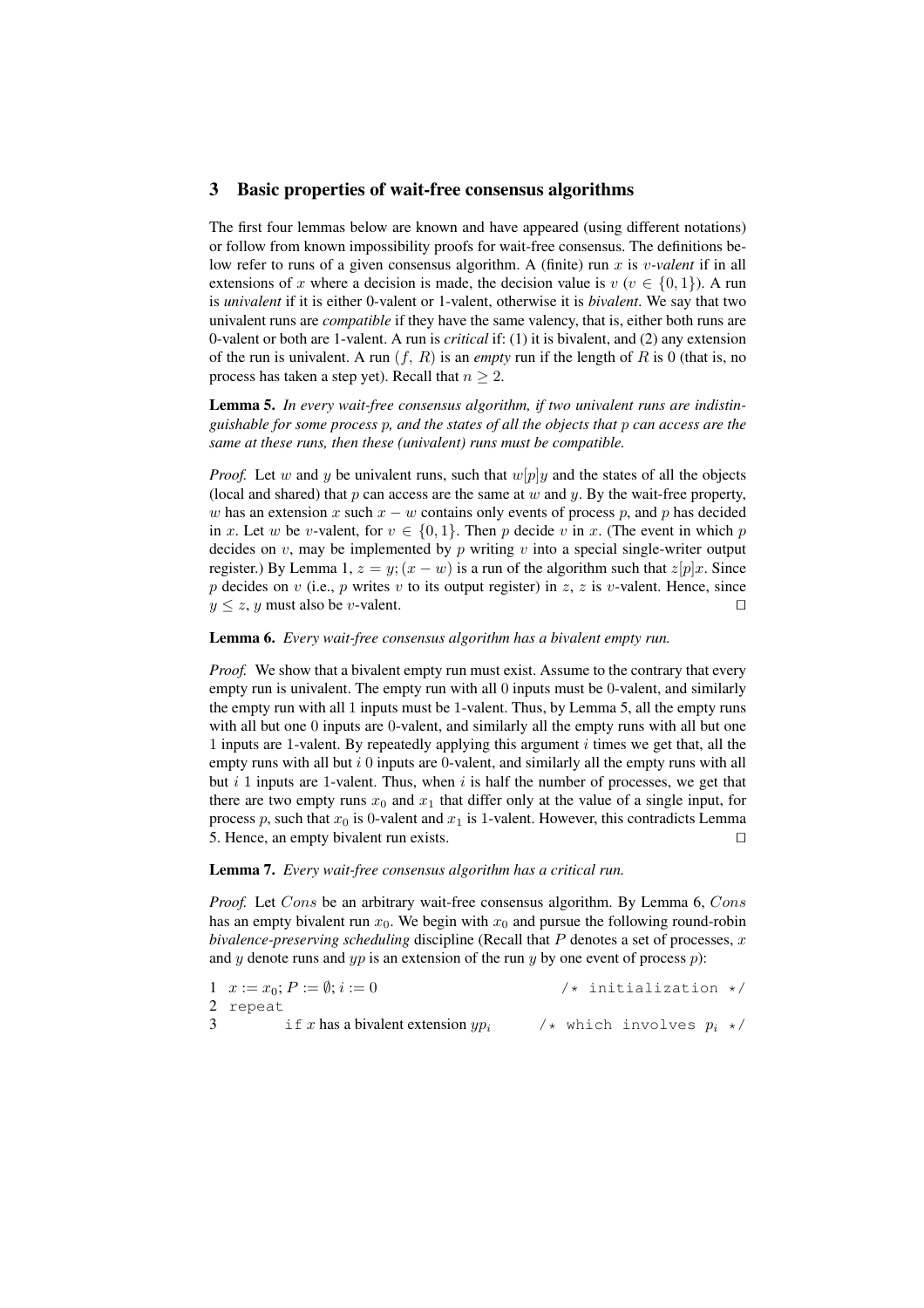4 then  $x := yp_i$  /\* bivalent extension of  $x */5$  else  $P := P \cup \{p_i\}$  /\* no such bivalent extension \*/ 5 else  $P := P \cup \{p_i\}$  /\* no such bivalent extension \*/<br>6  $i := i + 1 \pmod{n}$  /\* round-robin \*/ 6 *i* := *i* + 1(mod *n*) /\* round-robin \*/ 7 until  $|P| = n$ .

If the above procedure does not terminate, then there is an infinite run with only bivalent finite prefixes. However, the existence of such a run contradicts the definition of a waitfree consensus algorithm. Hence, the procedure will terminate with some critical run *x*. *⊓⊔*

Lemma 8. *Let x be a critical run of a wait-free consensus algorithm and let p and q be two different processes such that the runs xp and xq are not compatible. Then, in their next events from x, p and q are accessing the same object, and this object is not a register.*

*Proof.* We consider the following three possible cases, and show that each one of them leads to a contradiction. We will assume that in the last event in *xp* process *p* is accessing some object, say *o*, and in the last event in *xq* process *q* is accessing some object, say *o ′* .

*Case 1. o*  $\neq$  *o'*. Since the next events from *x* of *p* and *q* are independent, *xpq*[*p*]*xqp*, and the values of all objects are the same in both *xpq* and *xqp*. Hence, by Lemma 5, *xpq* and *xqp* are compatible; since *xpq* is an extension of *xp* and *xqp* is an extension of *xq*, it must be that *xp* and *xq* are also compatible. A contradiction.

*Case 2.*  $o = o'$  is a register and in *xp* the last event is a *write* event by *p* to *o*. Since *p writes* to *o* in its next operation from *x*, the value of *o* must be the same in  $xp$  and  $xqp$ . (Here we use the fact that the write by *p* overwrites the possible changes of *o* made by *q*.) Hence, *xp*[*p*]*xqp* and the values of all the objects, which are not local to *q*, are the same in *xp* and *xqp*. By Lemma 5, *xp* and *xqp* are compatible. Since *xqp* is an extension of *xq*, it must be that *xp* and *xq* are also compatible. A contradiction.

*Case 3.*  $o = o'$  is a register and in *xp* the last event is a *read* event by *p*. Thus,  $xpq[q]xq$ , and the values of all the objects, which are not local to *p*, are the same in both *xpq* and *xq*. Hence by Lemma 5, *xpq* and *xq* are compatible. Since *xpq* is an extension of *xp*, it must be that *xp* and *xq* are also compatible. A contradiction.

Thus, it must be the case that  $o = o'$  and *o* is not a register.  $□$ 

Lemma 9. *Let x be a critical run of a wait-free consensus algorithm, and assume that the next event of p from x is a relaxed peek event which may return one of the two oldest items in a queue. Let*  $xp^1$  (resp.  $xp^2$ ) denotes an extension of  $x$  by a peek event by  $p$ *that has returned the oldest (resp. second oldest) item in a queue. Then,*  $xp^1$  *and*  $xp^2$ *are compatible.*

*Proof.* Let *p* and *q* be two different processes. Because the value the peek operation by *p* returns (i.e., the first or second) does not affect the state of the queue object visible to *q*, it follows that  $xp^{1}[q]xp^{2}$  and and the states of all the objects that *q* can access are the same at these runs. Thus, by Lemma 5,  $xp^1$  and  $xp^2$  are compatible.  $\Box$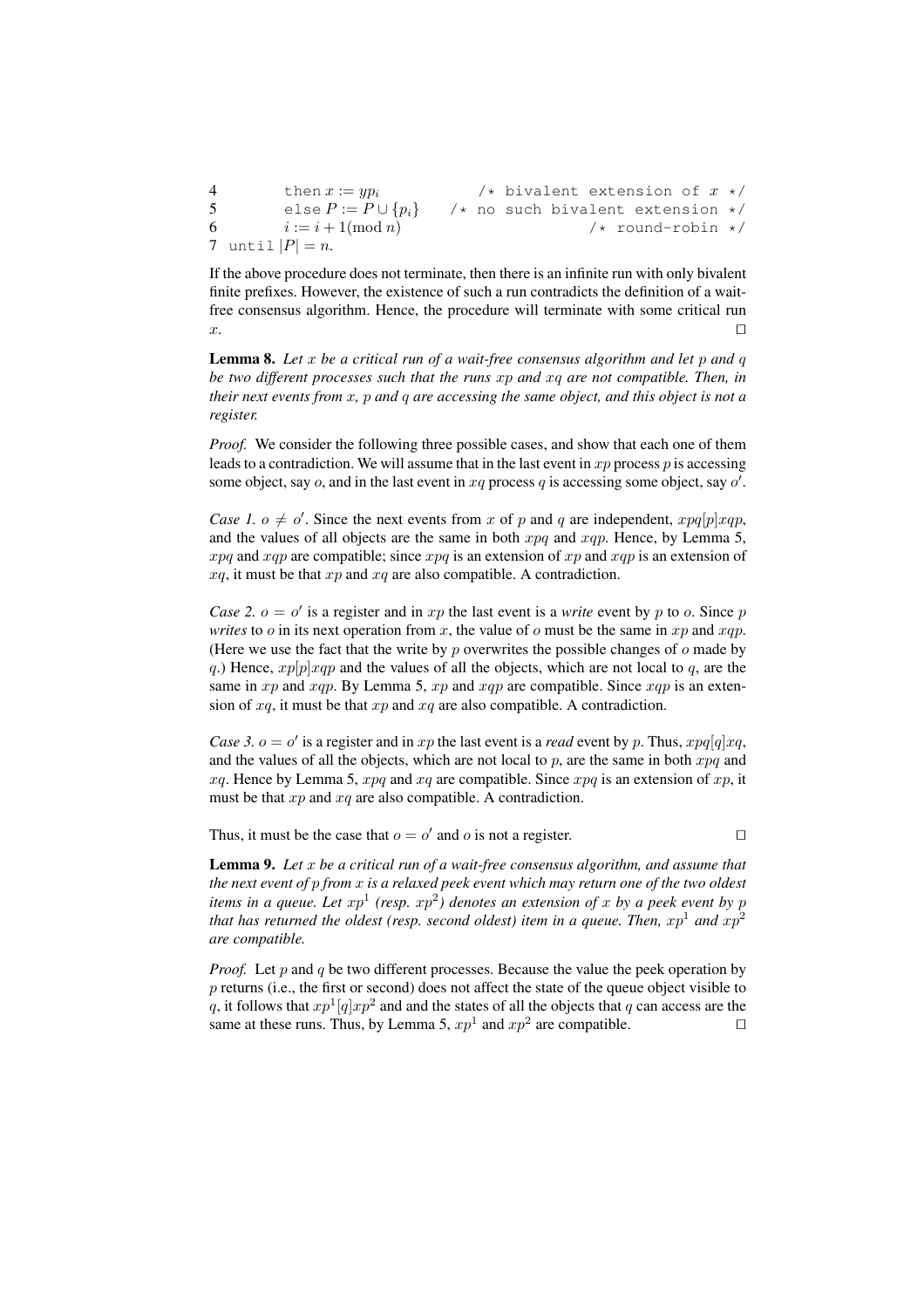## 4 Relaxing the enqueue operation

It is obvious that  $CN(queue[1, 0, 1]) = \infty$ . Each process inserts its input value into the queue using an enqueue operation, and then uses a peek operation to find out what is the value at the front of the queue and decides on it. Also, it is obvious that, for an uninitialized queue,  $CN(queue[0,1,1]) = 1.6$  That is, a relaxed uninitialized queue where the enqueue operation is not supported is useless. Assume a queue object where only the enqueue operation may be relaxed. We show that only when the enqueue operation can insert a value at an arbitrary position, the consensus number drops to two; otherwise, in all other possible relaxations in which the enqueue operation is supported, the consensus number is not effected (i.e., it is  $\infty$ ).

**Theorem 1.**  $CN(queue[*, 1, 1]) = 2$ .

*Proof.* It follows immediately from Lemma 2, Lemma 3, and Lemma 4(a) that  $CN(queue[*, 1, 1]) > 2$ . We prove that  $CN(queue[*, 1, 1]) < 2$ . A possible correct behavior of a *queue*[*∗,* 1*,* 1] object, is that every enqueue operation always inserts a data item at the head of the queue. In such a case, the *queue*[*∗,* 1*,* 1] object, behaves like a stack[1, 1, 1] object. This implies that  $CN(queue[*, 1, 1]) \leq CN(stack[1, 1, 1]).$ Thus, by Lemma 4(c),  $CN(queue[*, 1, 1]) \leq 2$ .  $□$ 

**Corollary 1.** *For every*  $b \in Z^+ \cup \{*\}$ ,  $c \in Z^+ \cup \{0,*\}$  :  $CN(queue[*, b, c]) = 2$ .

*Proof.* The corollary follows from Lemma 2, Lemma 3, Lemma 4(a) and Theorem 1. *⊓⊔*

Next we show that when the enqueue operation is relaxed but *can not* insert a value at an arbitrary position, the consensus number is infinity.

**Theorem 2.** *For every*  $a \in Z^+$  :  $CN(queue[a, 0, 1]) = \infty$ .

*Proof.* For any given number  $a \in \mathbb{Z}^+$ , we present a simple consensus algorithm for any number of processes using a singe *queue*[a, 0, 1] object. Each process first enqueues its input value  $a + 1$  times. Then, the process uses a peek operation to find out the value of the first item in the queue, and decides on that value. Clearly, once some process finishes to enqueue its input value  $a + 1$  times, the value of the item at the head of the queue never changes. The result follows. *⊓⊔*

**Corollary 2.** *For every*  $a \in Z^+$ ,  $b \in Z^+ \cup \{0, *\}$  :  $CN(queue[a, b, 1]) = \infty$ .

*Proof.* The corollary follows immediately from Lemma 2, Lemma 3 and Theorem 2.

*⊓⊔*

<sup>&</sup>lt;sup>6</sup> This is false, if the queue initially contains one element. In such a case, two processes can solve consensus, by deciding on the input of the process that successfully dequeues the element.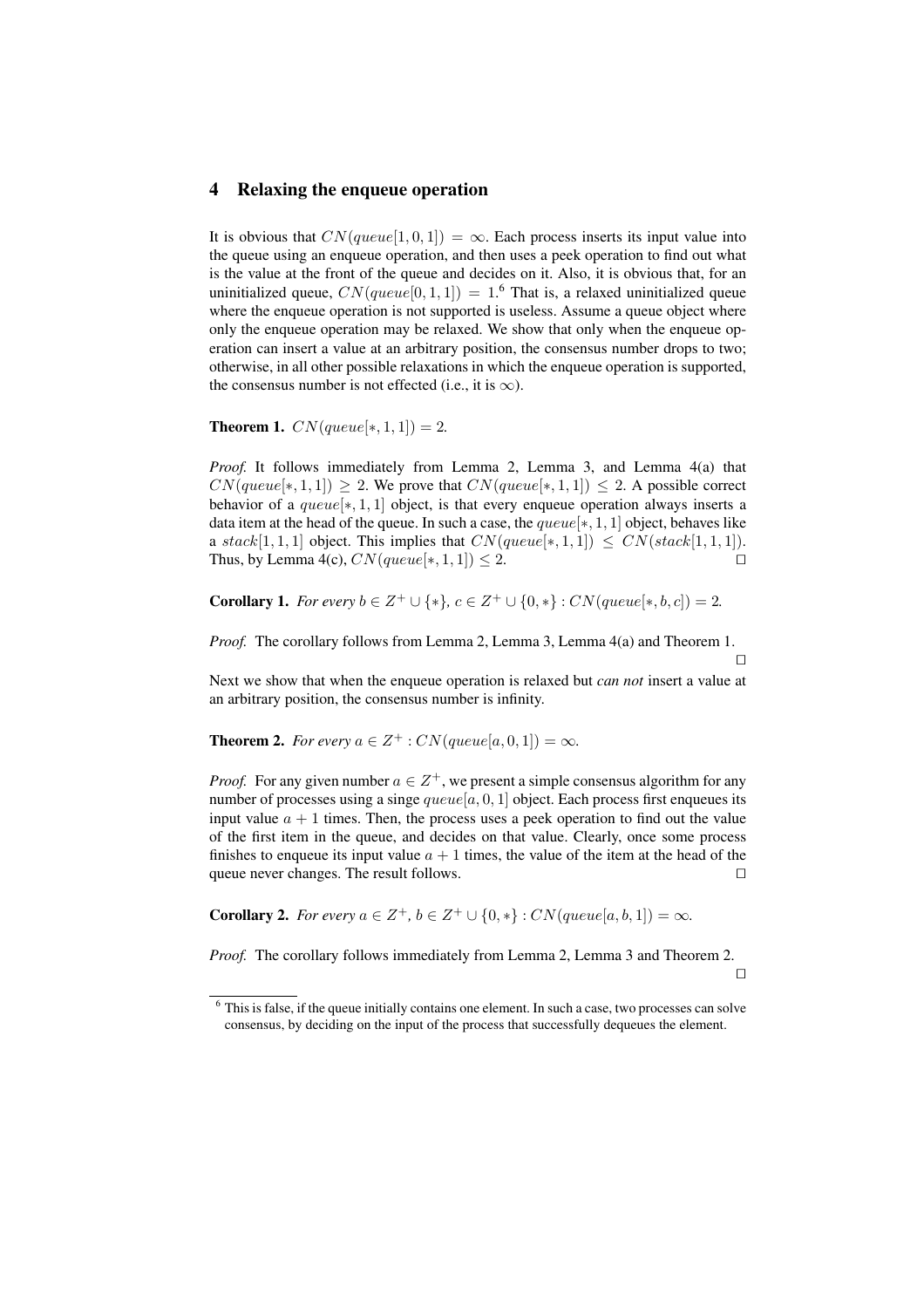## 5 Relaxing the peek operation

Assume a queue object where only the *peek* operation may be relaxed. We show that in *all* possible relaxations of the peek operation the consensus number drops (from infinity) to two.

**Theorem 3.**  $CN(queue[1, 1, 2]) = 2$ .

*Proof.* It follows from Lemma 3 and Lemma 4(b) that  $CN(queue[1, 1, 2]) \geq 2$ . Below we prove that  $CN(queue[1, 1, 2]) \leq 2$ . By contradiction, assume that we have a waitfree consensus algorithm for *three* processes p, q and q using only  $queue[1, 1, 2]$  objects and registers. By Lemma 7, the algorithm has a critical run *x*. By definition of a critical run, for two of the processes, say *p* and *q*, a run resulting by an extension of *x* by a single event of *p* and a run resulting by an extension of *x* by a single event of *q* are not compatible. Thus, by Lemma 8, in their next events from  $x$ ,  $p$  and  $q$  are accessing the same object, which must be a  $queue[1, 1, 2]$  object. By Lemma 9, if the next event of  $p$ (resp.  $q$ ) from  $x$  is a relaxed peek event which may return one of the two oldest items in a queue,  $xp^1$  and  $xp^2$  (resp.  $xq^1$  and  $xq^2$ ) are compatible. Below, when the next event of *p* from *x* is a peek event, *xp* refers to  $xp^1$  and  $xp^2$ .

Without loss of generality, we can assume the *xp* is 0-valent and *xq* is 1-valent. Since *xp* is 0-valent also *xpq* is 0-valent. Since *xq* is 1-valent also *xqp* is 1-valent. Thus, *xpq* and *xqp* are not compatible. Next, we consider all the possible cases, regarding the next two events of *p* and *q* from *x* and show that each one of these cases leads to a contradiction.

*Case 1.* Both events are *peek* events. Because a peek operation does not have any effect on the state of a  $queue[1, 1, 2]$  object, it follows that  $xpq[q]xqp$  and the states of all the objects that *g* can access are the same at these runs. Thus, by Lemma 5, *xpq* and *xqp* must be compatible, a contradiction. Notice that we do not really care what value a peek operation returns (i.e., the oldest or second oldest), since this will not affect the state of the object visible to *g*.

*Case 2.* Exactly one of the two events is a *peek* event. Because the peek operation does not have any effect on the state of a *queue*[1*,* 1*,* 2] object and the other operation has the same effect in both *xpq* and *xqp*, it follows that *xpq*[*g*]*xqp* and the states of all the objects that *g* can access are the same at these runs. Thus, by Lemma 5, *xpq* and *xqp* must be compatible, a contradiction. Notice that again we do not really care what value the peek operation returns.

*Case 3.* Both events are *dequeue* events. In the last two events in *xpq* and *xqp* the same two items were removed from the queue, thus,  $xpq[q]xqp$  and the states of all the objects that *g* can access are the same at these runs. Thus, by Lemma 5, *xpq* and *xqp* must be compatible, a contradiction.

*Case 4.* One event is a *enqueue* and the other is a *dequeue*. Assume w.l.o.g. that the enqueue event is by *p* and the dequeue event is be *q*. If the queue is nonempty, the two events commute since each operates on a different end of the queue. Thus, *xpq* and *xqp* are indistinguishable for all the processes and the states of all the objects is the same in *xpq* and *xqp*, and thus by Lemma 5 the contradiction is immediate. If the queue is empty, *xp*[*g*]*xqp* and and the states of all the objects that *g* can access are the same at these runs. Thus, by Lemma 5, *xp* and *xqp* must be compatible, a contradiction.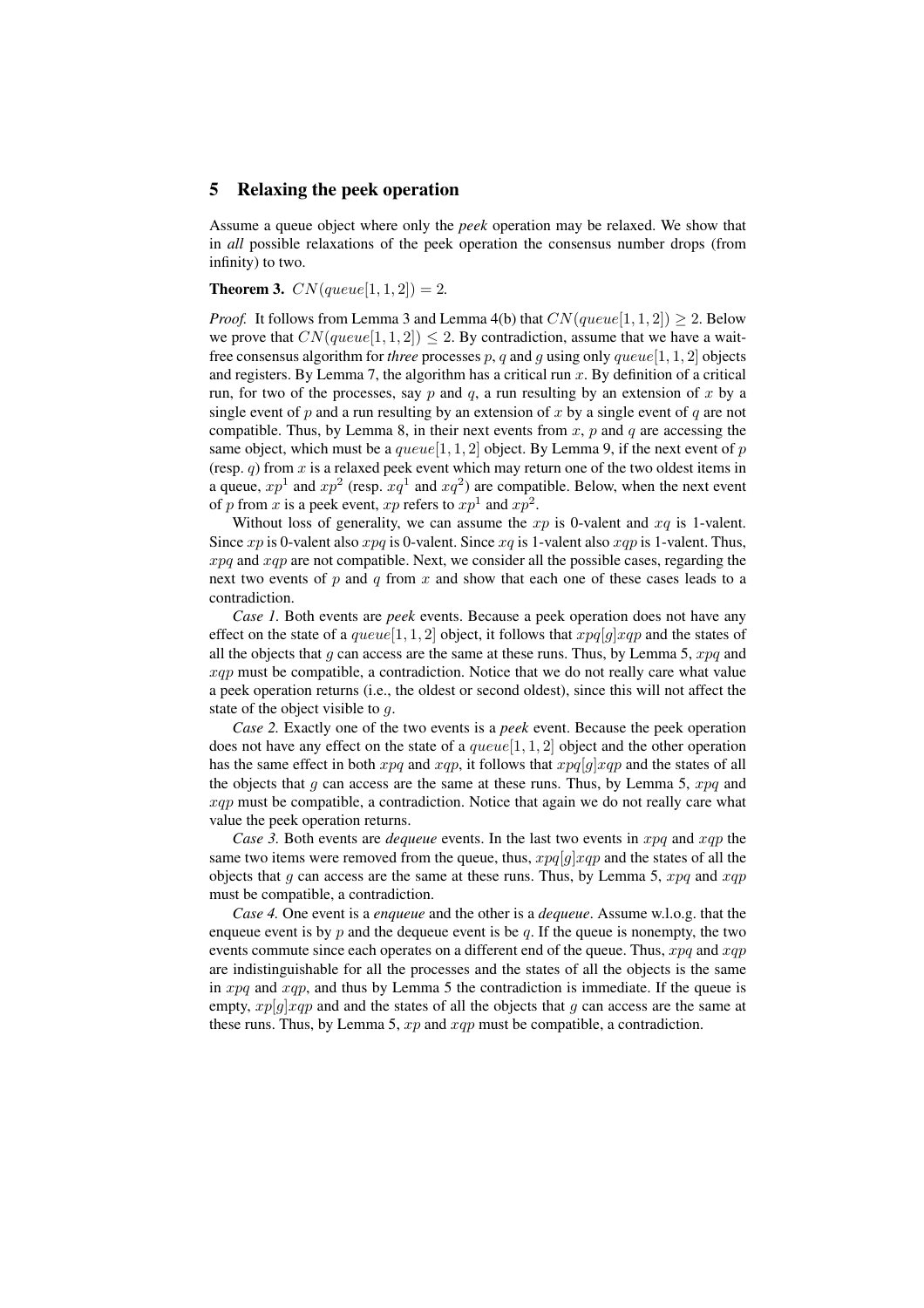*Case 5.* Both events are *enqueue* events. Assume that *p* enqueues the value *v<sup>p</sup>* and *q* enqueues the value *vq*. Consider the runs *xpq* and *xqp*. The valency of each one of these two runs is determined by the process that has taken the first step from *x*. If *p* or *q* runs uninterrupted starting from either *xpq* or *xqp*, the only way for each one of them to observe the queue's state is via a *dequeue* or a *peek* operation. However, since the peek operation can return one of the first two items at the head of the queue, a *peek* can not be used to determine which process enqueue operation was first. That is, once the values  $v_p$  and  $v_q$  are at the head of queue, a peek operation by  $p$  can always return  $v_p$ , and a peek operation by *q* can always return  $v_q$ . Thus, the only way for a process to determine which process went first is via dequeue operations. Next we consider the following two extensions of *xpq* and *xqp*.

- Let *y* be an extension of *xpq* that results from the following execution: Starting from *x* let *p* enqueue  $v_p$  and then let *q* enqueue  $v_q$ . Run *p* uninterrupted until it dequeues  $v_p$  (as explained above this is the only way for  $p$  to observe which process went first). Then, run  $q$  uninterrupted until it dequeues  $v_q$ .
- Let *y ′* be an extension of *xqp* that results from the following execution: Starting from *x* let *q* enqueue  $v_q$  and then let *p* enqueue  $v_p$ . Run *p* uninterrupted until it dequeues  $v_q$  Then, run  $q$  uninterrupted until it dequeues  $v_p$ .

Since *y* is and extension of *xpq*, *y* is 0-valent, and since *y'* is and extension of *xqp*, *y'* is 1-valent. Clearly,  $y[g]y'$  and the states of all the objects that  $g$  can access are the same at these runs. Thus, by Lemma 5, *y* and *y ′* must be compatible, a contradiction. *⊓⊔*

**Corollary 3.** *For every*  $a \in Z^+ \cup \{*\}$ ,  $b \in Z^+ \cup \{*\}$ ,  $c \neq 1$  :  $CN(\text{queue}[a, b, c]) = 2$ .

*Proof.* The corollary follows from Lemma 2 and Lemma 4(a) and Theorem 3. *□* 

## 6 Not supporting the dequeue operation

The consensus number of all the queues where the dequeue operation is not supported *and* the peek operation is relaxed, is just 1. Put another way, while  $CN(queue[1, 0, 1]) =$  $\infty$  and  $CN(queue[1, 1, 2]) = 2$ , by removing the dequeue operation from the object *queue*[1*,* 1*,* 2], we get an object with consensus number one. That is,

**Theorem 4.**  $CN(queue[1, 0, 2]) = 1$ .

*Proof.* By contradiction, assume that we have a wait-free consensus algorithm for *two* processes *p* and *q* using only *queue*[1*,* 0*,* 2] objects and registers. By Lemma 7, the algorithm has a critical run *x*. By definition of a critical run, a run resulting by an extension of  $x$  by a single event of  $p$  and a run resulting by an extension of  $x$  by a single event of *q* are not compatible. By Lemma 8, in their next events from *x*, *p* and *q* are accessing the same object, which must be a *queue*[1*,* 0*,* 2] object. By Lemma 9, if the next event of  $p$  (resp.  $q$ ) from  $x$  is a relaxed peek event which may return one of the two oldest items in a queue,  $xp^1$  and  $xp^2$  (resp.  $xq^1$  and  $xq^2$ ) are compatible. Below, when the next event of p from x is a peek event, xp refers to  $xp^1$  and  $xp^2$ .

Without loss of generality, we assume the *xp* is 0-valent and *xq* is 1-valent. Since *xp* is 0-valent also *xpq* is 0-valent. Since *xq* is 1-valent also *xqp* is 1-valent. Thus, *xpq*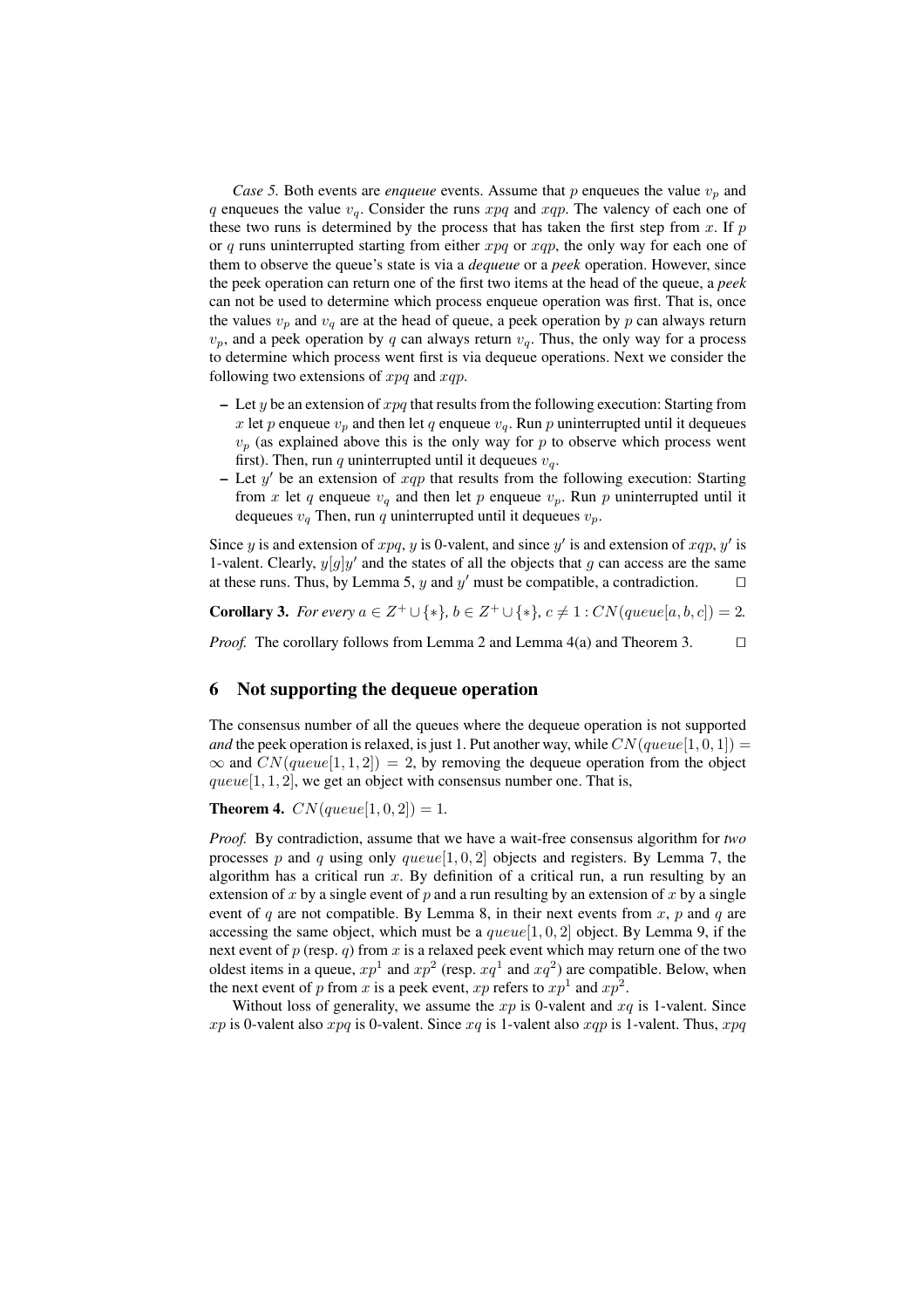and *xqp* are not compatible. Next, we consider all the possible cases, regarding the next events of *p* and *q* from *x* and show that each one of these cases leads to a contradiction.

*Case 1.* Both events are *peek* events. Because a peek operation does not have any effect on the states of the  $queue[1, 1, 2]$  object, it follows that  $xp^{1}[p]xqp^{1}$  and the states of all the objects that *p* can access are the same at these runs. Thus, by Lemma 5, *xp*<sup>1</sup> and  $xqp<sup>1</sup>$  must be compatible, a contradiction. We do not really care what value a peek operation by *q* returns since this will not affect the state of the object visible to *p*. 7

*Case 2.* Exactly one of the two events is a *peek* event. Assume w.l.o.g. that the peek event is by process *q*. Because the peek operation does not have any effect on the states of the  $queue[1, 0, 2]$  object and the operation by p has the same effect in both  $xp$  and *xqp*, it follows that  $xp[p]xqp$  and the states of all the objects that *p* can access are the same at these runs. Thus, by Lemma 5, *xp* and *xqp* must be compatible, a contradiction. Notice that again we do not really care what value the peek operation returns.

*Case 3.* Both events are *enqueue* events. Assume that *p* enqueues the value  $v_p$  and *q* enqueues the value *vq*. Consider the 0-valent run *xpq* and the 1-valent run *xqp*. The valency of each one of these two runs is determined by the process that has taken the first step from *x*. If *p* or *q* runs uninterrupted starting from either *xpq* or *xqp*, the only way for each one of them to observe the queue's state is via a *peek* operation. Since the peek operation can return one of the first two items at the head of the queue, a *peek* can not be used to determine which process enqueue operation was first.

More precisely:

- 1. If the queue is *not* empty at *x* then after the two enqueue events by *p* and *q*, the adversary can force every peek event to always return the item at the head of the queue, and thus it is not possible for *p* or *q* to decide which process enqueue event was first.
- 2. If the queue is empty at  $x$  then after the two enqueue events by  $p$  and  $q$ , the values  $v_p$  and  $v_q$  are at the head of queue (in some order). Now the adversary can force every peek operation by  $p$  to always return  $v_p$ , and every peek operation by  $q$  can always return  $v_q$ . Thus, again, it is not possible to decide which process enqueue event was first.

Thus, it can not be that both events are enqueue events, a contradiction. *⊓⊔*

**Corollary 4.** *For every*  $a \in Z^+ \cup \{0, * \}, c \geq 2 : CN(queue[a, 0, c]) = 1$ .

*Proof.* The corollary follows from Lemma 2, Lemma 3 and Theorem 4. □

## 7 Atomic registers vs. relaxed queues

It is known that  $CN(atomic \ register) = 1$  [16]. It is easy to see that a *queue*[\*, 0, 2] has a trivial wait-free implementation from a single atomic register, which raises the question whether also *queue*[1*,* 0*,* 2] has a wait-free implementation from atomic registers. The answer to this question is negative. We prove the following general result:

<sup>7</sup> Notice that we reach a contradiction, by assuming that *p*'s peek operation returns the first element in both passes. Since this implies that it cannot be the case that both events by *p* and *q* are *peek* events, there is no need to consider the sub-case where *p*'s peek operation returns the first element in one path and the second element is the other path.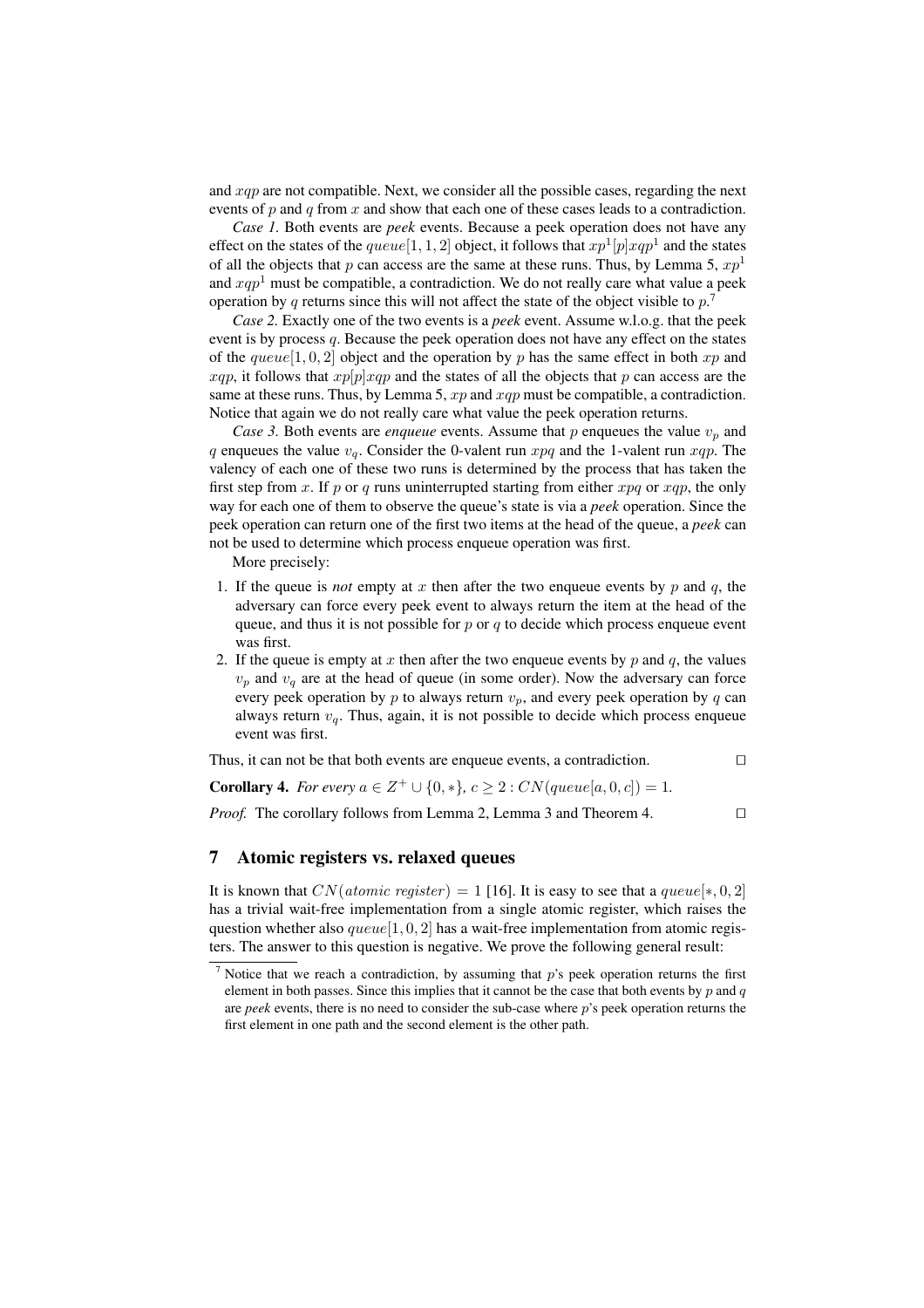Theorem 5. *A queue*[*a,* 0*, c*] *has no wait-free implementation from atomic registers, for every two integers*  $a \geq 1$  *and*  $c \geq 1$ *.* 

*Proof.* The (*n, k*)*-set consensus problem* is to find a solution for *n* processes, where each process starts with an input value from some domain, and must choose some participating process' input as its output. All *n* processes together may choose no more than *k* distinct output values. An  $(n, k)$ -set consensus object (or algorithm) is an object which solves the  $(n, k)$ -set consensus problem. One of the most celebrated impossibility results in distributed computing is that, for any  $1 \leq k \leq n$ , a wait-free  $(n, k)$ -set consensus object can not be implemented using any number of wait-free  $(n, k + 1)$ -set consensus objects and atomic registers [5, 12, 17].

We observe that, for any  $1 \leq k < n$ , a wait-free  $(n, k)$ -set consensus object has a simple wait-free implementation using a single (initially empty) *queue*[ $a, 0, c$ ] object where *a* and *c* are positive integers and  $k = a+c-1$ , as follows. Each process  $p_i$  inserts its input value  $v_i$  into the queue using an  $enq.a(v_i)$  operation, and then uses a  $peek.c()$ operation to find a value in one of the *c* positions at the front of the queue, and decides on it. During the execution any one of the *a*+*c−*1 values that are inserted first into the queue can occupy (at some point in time) one of the *c* positions at the front of the queue. Any value that is inserted later will never occupy one of the *c* positions at the front of the queue. Thus, processes together will never choose more than  $k = a + c - 1$  distinct output values. Since, for every two positive integers *a* and *c*, it is possible to solve in a wait-free manner the  $(a + c, a + c - 1)$ -set consensus problem using a *queue*[a, 0, c] object, but it is not possible to solve it in a wait-free manner using atomic registers, the result follows. *⊓⊔*

## 8 Discussion

Synchronization inherently limits parallelism. As a result, there is a recent trend towards implementing semantically weaker data structures which reduce the need for synchronization and thus achieve better performance and scalability. We have considered infinitely many possible relaxations of queues and stacks, and examined their relative computational power by determining their consensus numbers.

Our results demonstrate, somewhat surprisingly, that each one of the infinitely many relaxed objects considered has one of the following three consensus numbers: 1, 2 or *∞*. Another conclusion is that a queue is more sensitive than a stack to changes in its semantics. It would be interesting to extend our results to other data structures.

It would be interesting to find out the internal structure among relaxed objects in the same level of the consensus hierarchy. In particular, for  $i \in \mathbb{Z}^+$ , is it possible to implement a *queue*[1, 1,  $i + 1$ ] object using *queue*[1, 1,  $i + 2$ ] objects and registers? Is it possible to implement a *queue*[1*,* 1*,* 2] object using *queue*[1*,* 1*,* 0] objects and registers?

Acknowledgements: Support is gratefully acknowledged from the National Science Foundation under grants CCF-1217921, CCF-1301926, and IIS-1447786, and the Department of Energy under grant ER26116/DE-SC0008923.